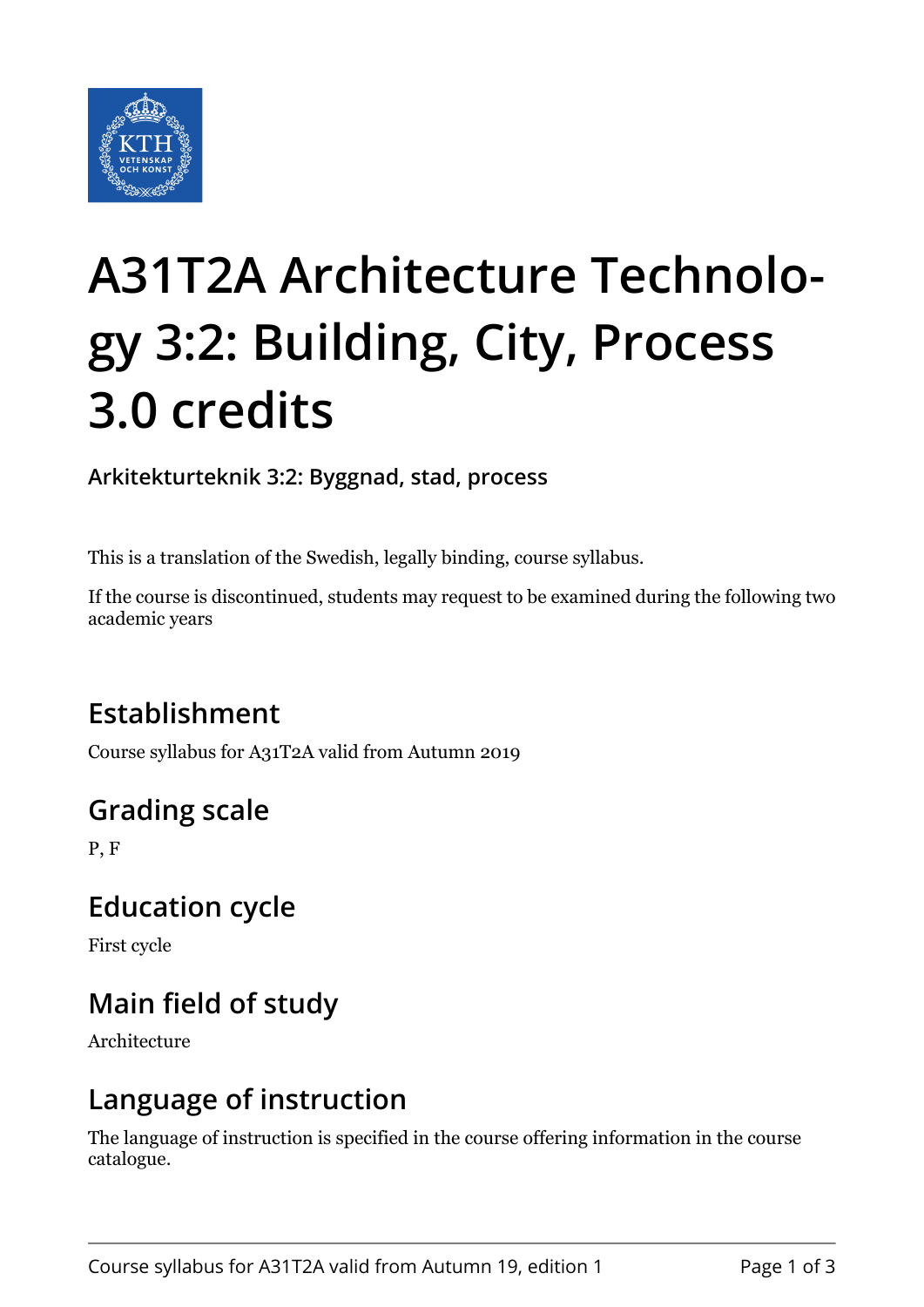# **Intended learning outcomes**

In the course outlined below students will learn to:

· use basic principles of building statics, building physics and construction methodically in order to develop their degree project (first cycle) in general and in detail and to describe this visually and orally.

 $\cdot$  motivate choices of systems and materials as well as choices of tools, working processes and methods.

·)produce a technical report.

#### **Course contents**

The course aims to help the student to develop, order and structure his/her degree project (first cycle) using principles of building statics, buildning physics and construction.

## **Specific prerequisites**

The student must be fully approved in the second academic year, courses and projects.

## **Course literature**

To be announced at course start.

## **Examination**

 $\bullet$  MOM1 - Moment 1, 3.0 credits, grading scale: P, F

Based on recommendation from KTH's coordinator for disabilities, the examiner will decide how to adapt an examination for students with documented disability.

The examiner may apply another examination format when re-examining individual students.

# **Other requirements for final grade**

The learning outcomes are examined through the records of the design process, and through the outcomes of the course specified assignments. To achieve the approved level (pass) students must have approved tasks, including 80% attendance at lectures, seminars, tutorials and reviews.

A reflection on the individual learning process must be handed in.

Special regulations for completion apply. The rules for completion can be found on the programme web.